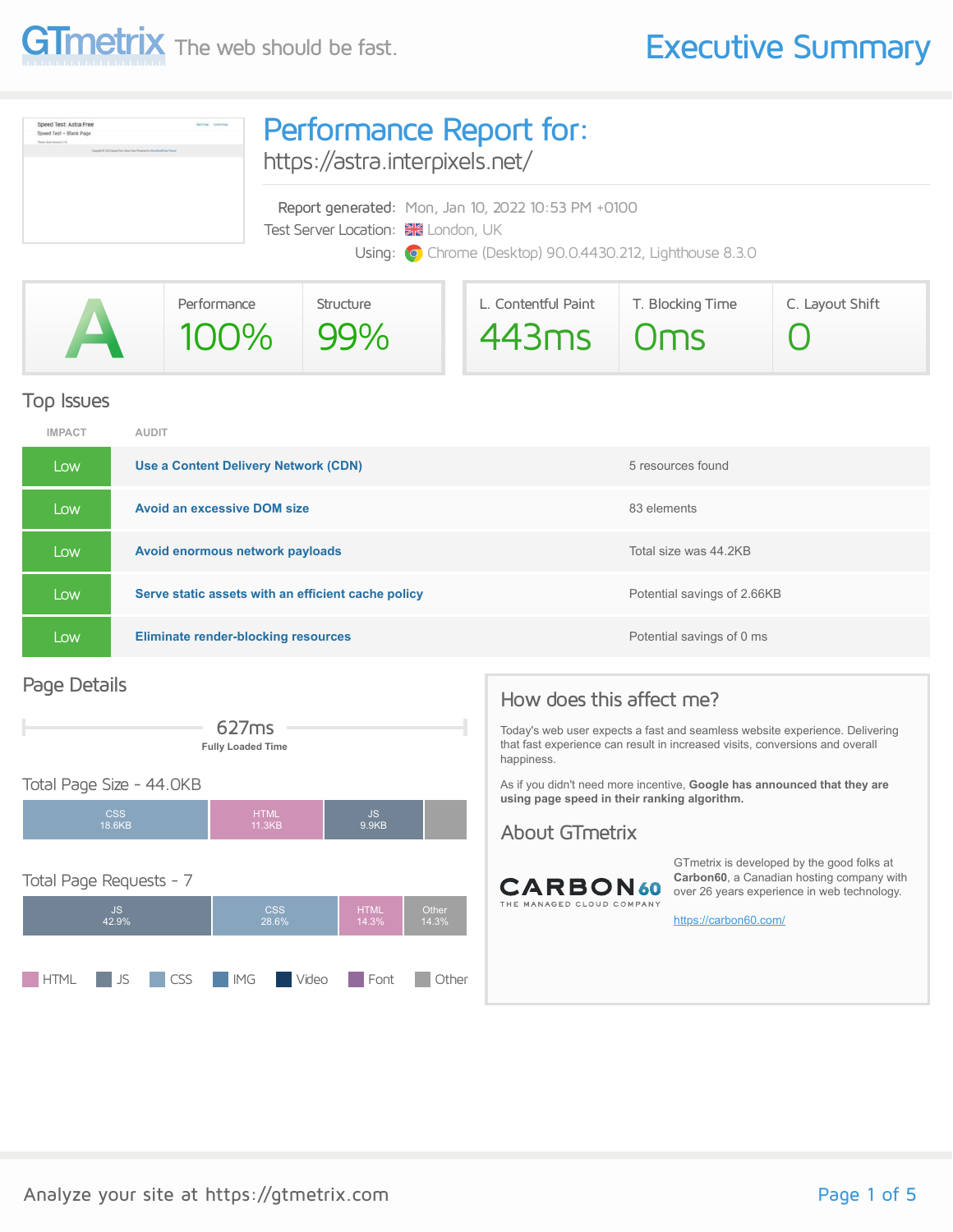

#### Page scores



GTmetrix Grade Performance Score Structure Score

### Page metrics



#### Page sizes and request counts

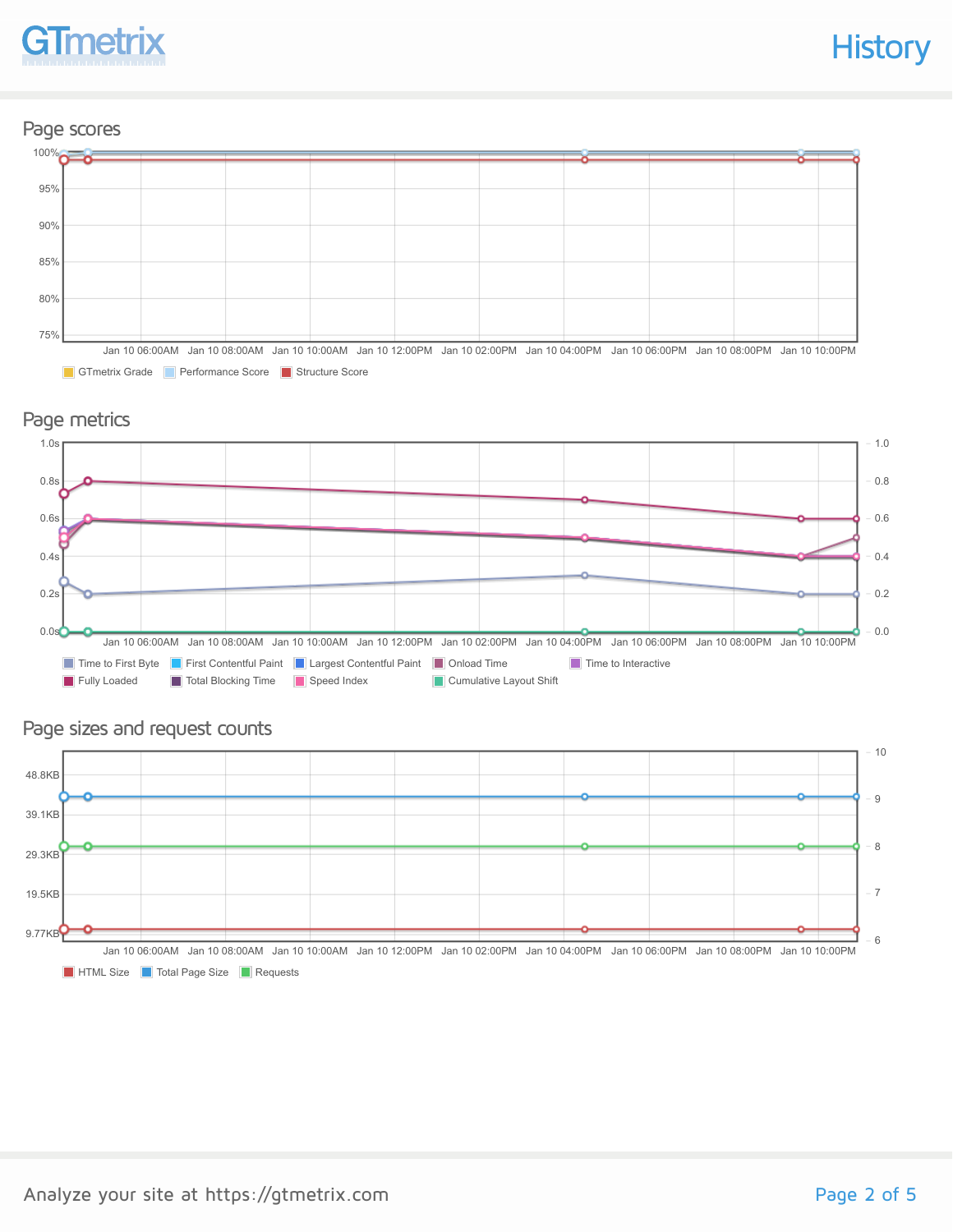# **GTmetrix**

The waterfall chart displays the loading behaviour of your site in your selected browser. It can be used to discover simple issues such as 404's or more complex issues such as external resources blocking page rendering.

#### **Speed Test: Astra Free – Just another WordPress site**

|                                                                   | 200 | astra.interpixels.net | 11.0KB   | 219 <sub>ms</sub> |       |
|-------------------------------------------------------------------|-----|-----------------------|----------|-------------------|-------|
| main.min.css?ver=3.7.6                                            | 200 | astra.interpixels.net | 8.17KB   | 18 <sub>ms</sub>  |       |
| style.min.css?ver=5.8.3                                           | 200 | astra.interpixels.net | 10.4KB   | 20 <sub>ms</sub>  |       |
| frontend.min.js?ver=3.7.6                                         | 200 | astra.interpixels.net | 3.97KB   | 25 <sub>ms</sub>  |       |
| wp-embed.min.js?ver=5.8.3                                         | 200 | astra.interpixels.net | 934B     | 25 <sub>ms</sub>  |       |
| wp-emoji-release.min.js?ver=5.8.3                                 | 200 | astra.interpixels.net | 4.98KB   | 20 <sub>ms</sub>  |       |
| favicon.ico                                                       | 302 | astra.interpixels.net | $\Omega$ |                   | 154ms |
| w-logo-blue-white-bg.png                                          | 200 | astra.interpixels.net | 4.02KB   |                   | 13ms  |
| 8 Requests<br>43.5KB (218KB Uncompressed)<br>627ms (Onload 455ms) |     |                       |          |                   |       |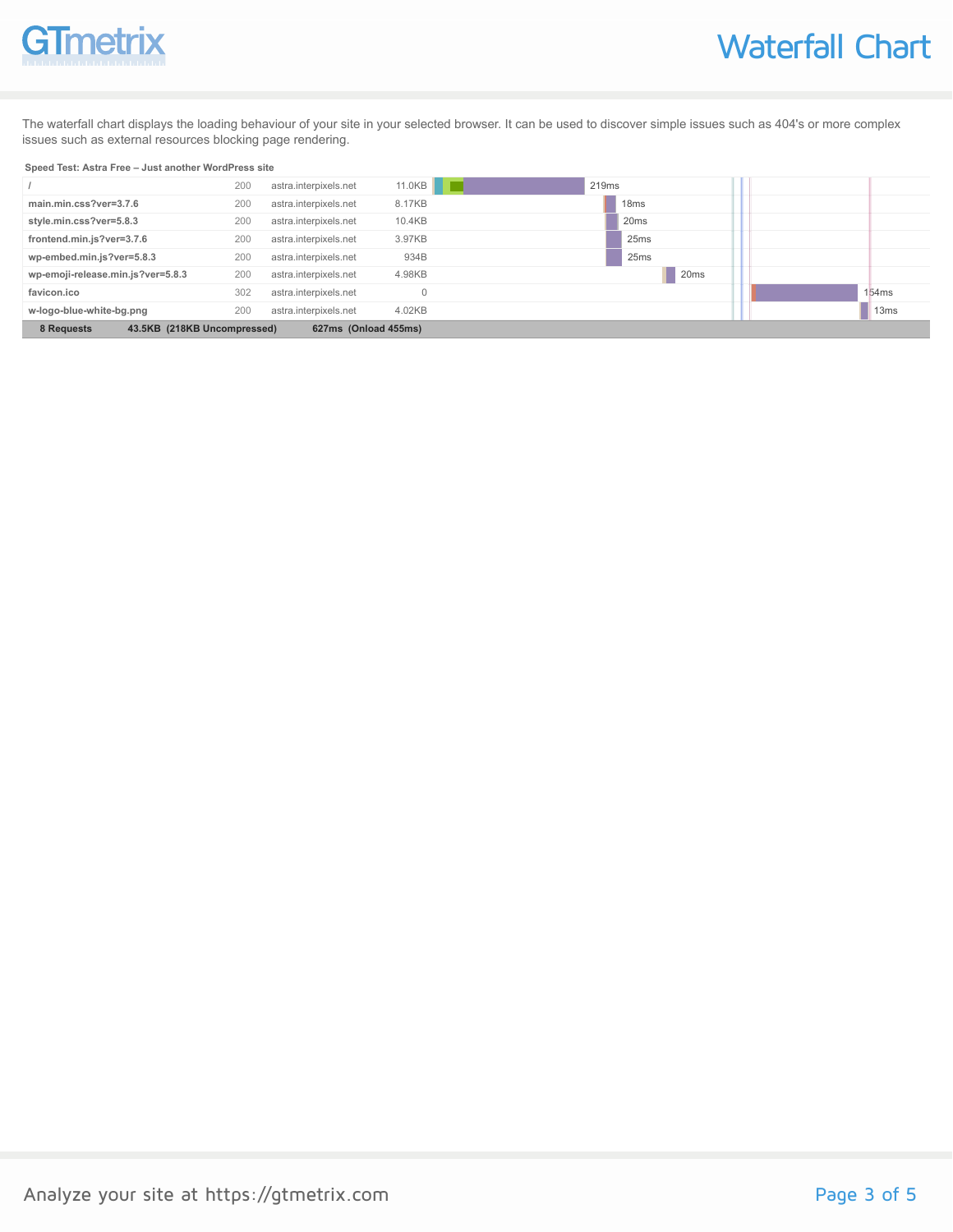

### **Performance**



#### Browser Timings

| Redirect    | Oms   | Connect  | 45 <sub>ms</sub> | Backend          | 173ms             |
|-------------|-------|----------|------------------|------------------|-------------------|
| LTFB.       | 218ms | DOM Int. |                  | 427ms DOM Loaded | 430 <sub>ms</sub> |
| First Paint | 443ms | Onload   | 455ms            | Fully Loaded     | 627ms             |